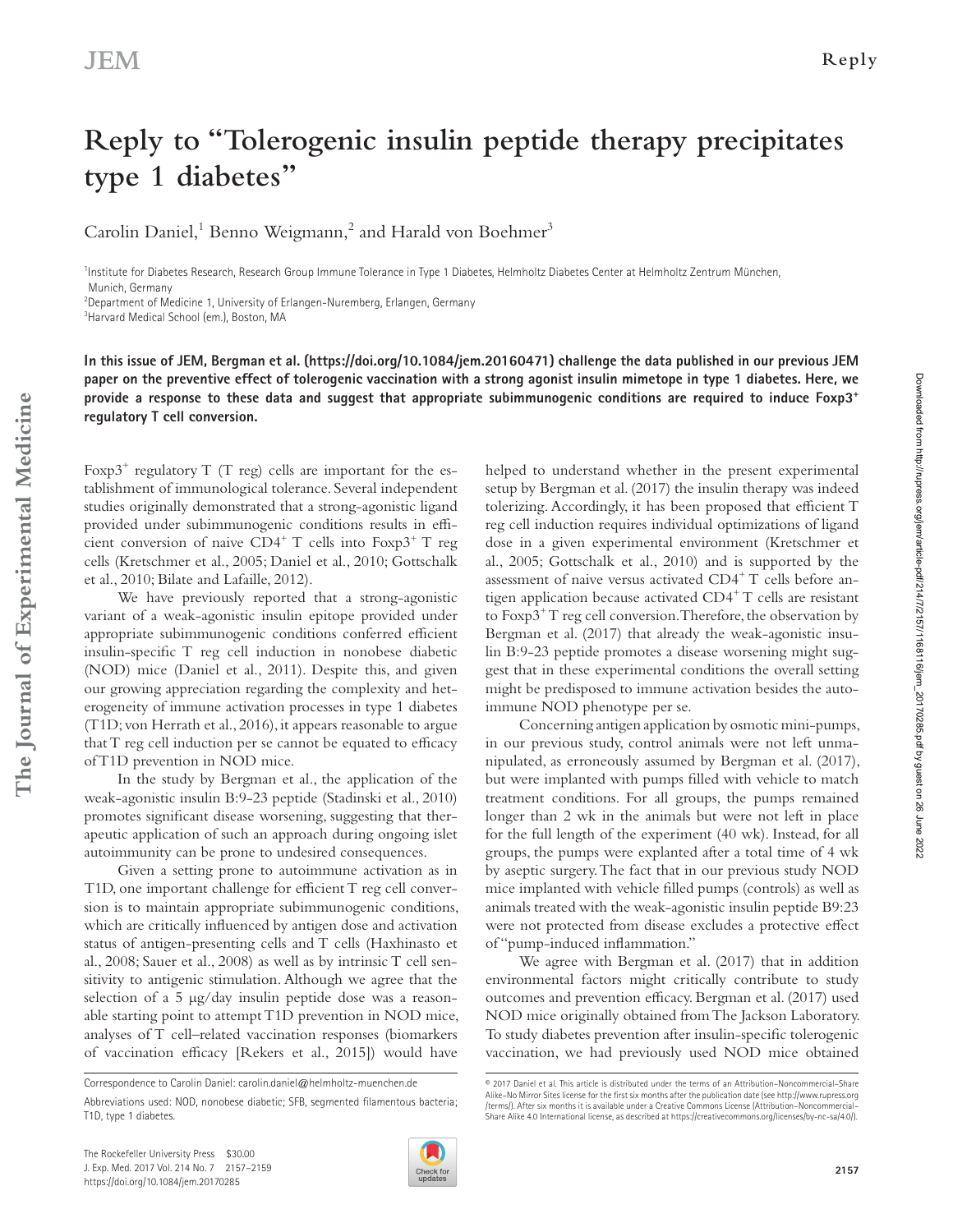# **JEM**

from Taconic and offspring of these Taconic-derived NOD animals bred at our local animal facility.

Currently, the exact contribution of the origin of NOD mice, whether from The Jackson Laboratory or Taconic, in affecting tolerance induction and efficacy of disease intervention remains unclear. Despite this, careful studies have recently compared gut microbiota between colonies of NOD mice derived from NOD/Jackson and NOD/Taconic. Microbiota composition revealed major differences on genus level and much more diverse microbiota in NOD/Taconic mice. More recent data support the notion that specific species within microbiota, e.g., Akkermansia muciniphila, Allobaculum, and Mucispirillum, carry diabetes-delaying and immune-modulating properties ([Hansen et al., 2012](#page-1-5)). [Bergman](#page-1-4) [et al. \(2017\)](#page-1-4) describe the presence of segmented filamentous bacteria (SFB) in their study colony. Recent findings suggest that SFB boost and exacerbate autoimmune activation by promoting differentiation and migration of Peyer's patch T follicular helper cells, e.g., in autoimmune arthritis [\(Teng](#page-2-6) [et al., 2016\)](#page-2-6). Therefore, evidence that specific elements of the microbiota impinge on peripheral T reg cell induction [\(Lath](#page-2-7)[rop et al., 2011\)](#page-2-7) and on autoimmune activation is beginning to emerge [\(Mathis and Benoist, 2012;](#page-2-8) [Pearson et al., 2016\)](#page-2-9) and could also contribute to the observed different outcomes between the two studies discussed here.

[Bergman et al. \(2017\)](#page-1-4) used the analysis of insulin autoantibodies to assess autoimmune activation in the respective NOD mouse colony. However, based on recent evidence, differences in proinflammatory polarization of innate immune cells and the local microenvironment between the NOD colonies of the two studies may in addition critically impinge on local T reg cell induction potential and thereby on outcomes of antigen-specific therapy and disease prevention efficacy [\(Kolb and von Herrath, 2017](#page-2-10)).

To broaden the window of subimmunogenic ligand application and to increase robustness at a given antigen dose, we also had used a combination of insulin peptide application together with the mTOR inhibitor everolimus ([Daniel](#page-1-3) [et al., 2011](#page-1-3)). This combination showed superior effects also on insulitis scores ([Daniel et al., 2011](#page-1-3)). Approaches that can inhibit the signaling intermediates of T cell activation and/ or strategies that can impact β cell/metabolic function combined with antigenic application therefore may function to strengthen the robustness of treatment outcomes ([Kolb](#page-2-10) [and von Herrath, 2017\)](#page-2-10).

In summary, we previously concluded that (a) a strong agonistic insulin mimetope induces stronger T cell proliferation and (b) when provided under appropriate subimmunogenic conditions is superior in inducing  $F\exp 3^+T$  reg cells when compared with insulin B:9-23. We also found that (c) the combination of the insulin-mimetope at subimmunogenic doses with the mTOR inhibitor everolimus is superior in inducing Foxp $3<sup>+</sup>$ T reg cells, that (d) at an appropriate subimmunogenic dose the insulin mimetope can prevent progression of diabetes development, and that (e) the combination of antigenic therapy together with mTOR inhibition strengthens the tolerizing potential of T reg cell induction in NOD mice and reveals superior effects also on insulitis scores [\(Daniel et al., 2011](#page-1-3)).

Recent experiments by [Bergman et al. \(2017\)](#page-1-4) confirm the notion (d) that individual subimmunogenic ligand dose identification for T reg cell conversion supports efficient tolerance induction and thereby can impact disease outcomes. In addition, their findings confirm our point that biological and environmental factors can impinge on antigenic dosing requirements and disease prevention efficacy. The other discoveries and conclusions we reported were not addressed by these authors, but independently shown by several studies [\(Stadinski et al., 2010;](#page-2-2) [Crawford et al., 2011](#page-1-6)) using different models and animal facilities.

More mechanistic studies are required to gain an improved understanding of how antigen application for the efficient and stable induction of T reg cells can be best achieved in the setting of T1D [\(Peakman, 2012\)](#page-2-11). Combinatorial strategies inhibiting the signaling intermediates of T cell activation might help to increase the robustness of tolerance induction to reduce T1D incidence ([von Herrath et al., 2016](#page-2-1)).

## **Acknowledgments**

C. Daniel is supported by Research Group at Helmholtz Zentrum München. B. Weigmann is supported by Deutsche Forschungsgemeinschaft (DFG) KFO-257 (grant WE 4656/2) and DFG-CRC1811 (B02).

The authors declare no competing financial interests.

**Submitted: 13 February 2017 Revised: 10 April 2017 Accepted: 12 April 2017**

### **References**

- <span id="page-1-4"></span>Bergman, M.-L., T. Lopes-Carvalho, A.-C. Martins, F.A. Grieco, D.L. Eizirik, and J. Demengeot. 2017. Tolerogenic insulin peptide therapy precipitates type 1 diabetes. *J. Exp. Med.* 214. [http://dx.doi.org/https://10.1084/](http://dx.doi.org/https://10.1084/jem.20160471) [jem.20160471](http://dx.doi.org/https://10.1084/jem.20160471)
- <span id="page-1-2"></span>Bilate, A.M., and J.J. Lafaille. 2012. Induced CD4<sup>+</sup>Foxp3<sup>+</sup> regulatory T cells in immune tolerance. *Annu. Rev. Immunol.* 30:733–758. [http://dx.doi](http://dx.doi.org/10.1146/annurev-immunol-020711-075043) [.org/10.1146/annurev-immunol-020711-075043](http://dx.doi.org/10.1146/annurev-immunol-020711-075043)
- <span id="page-1-6"></span>Crawford, F., B. Stadinski, N. Jin, A. Michels, M. Nakayama, P. Pratt, P. Marrack, G. Eisenbarth, and J.W. Kappler. 2011. Specificity and detection of insulin-reactive  $CD4^+$  T cells in type 1 diabetes in the nonobese diabetic (NOD) mouse. *Proc. Natl. Acad. Sci. USA.* 108:16729–16734. <http://dx.doi.org/10.1073/pnas.1113954108>
- <span id="page-1-0"></span>Daniel, C., K. Wennhold, H.J. Kim, and H. von Boehmer. 2010. Enhancement of antigen-specific Treg vaccination in vivo. *Proc. Natl. Acad. Sci. USA.* 107:16246–16251.<http://dx.doi.org/10.1073/pnas.1007422107>
- <span id="page-1-3"></span>Daniel, C., B. Weigmann, R. Bronson, and H. von Boehmer. 2011. Prevention of type 1 diabetes in mice by tolerogenic vaccination with a strong agonist insulin mimetope. *J. Exp. Med.* 208:1501–1510. [http://dx.doi](http://dx.doi.org/10.1084/jem.20110574) [.org/10.1084/jem.20110574](http://dx.doi.org/10.1084/jem.20110574)
- <span id="page-1-1"></span>Gottschalk, R.A., E. Corse, and J.P. Allison. 2010. TCR ligand density and affinity determine peripheral induction of Foxp3 in vivo. *J. Exp. Med.* 207:1701–1711. <http://dx.doi.org/10.1084/jem.20091999>
- <span id="page-1-5"></span>Hansen, C.H., L. Krych, D.S. Nielsen, F.K. Vogensen, L.H. Hansen, S.J. Sørensen, K. Buschard, and A.K. Hansen. 2012. Early life treatment with